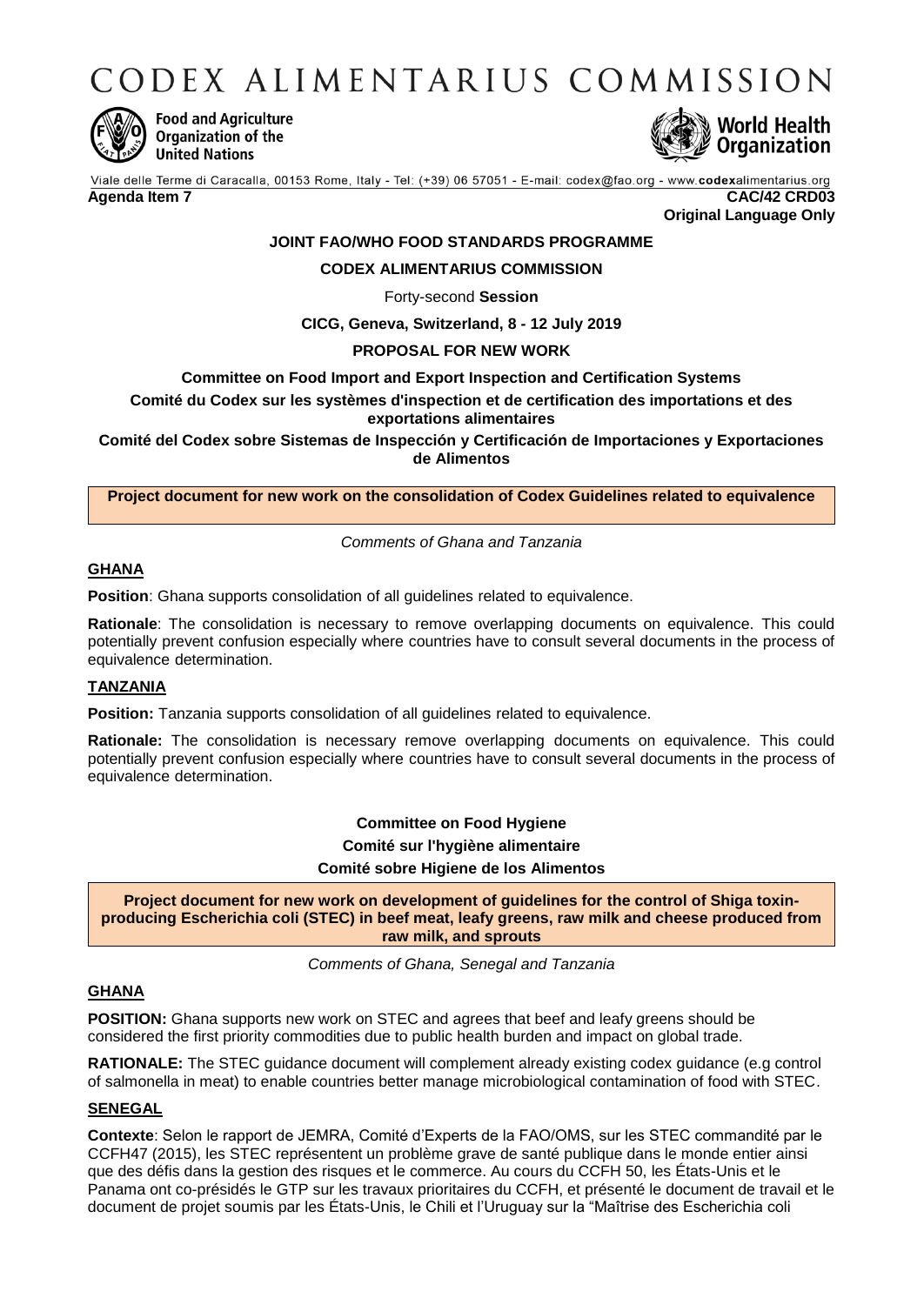producteurs de Shiga toxines (STEC)" dans la viande de bœuf, le lait non pasteurisé et les fromages produits à partir de lait non pasteurisé, de légumes-feuilles et de graines germées comme de nouveaux travaux. Le Comité a convenu de créer un GTE présidé par le Chili et les États-Unis en vue d'élaborer un projet de directives à examiner au cours de la prochaine session.

**Position**: Soutient la proposition d'approbation de nouveaux travaux sur les STEC.

**Justificatif**: Le document d'orientation sur les STEC viendra compléter les directives du Codex qui existent déjà (par ex. la maîtrise de Salmonella dans la viande) afin de permettre aux pays de mieux gérer la contamination microbiologique des aliments par les STEC.

#### **TANZANIA**

**Position:** Tanzania supports new work on STEC and agrees that beef and leafy greens should be considered the first priority commodities due to public health burden and impact on global trade.

**Rationale:** The STEC guidance document will complement already existing codex guidance (e.g control of salmonella in meat) to enable countries better manage microbiological contamination of food with STEC.

# **Committee on Pesticide Residues Comité sur les Résidus de Pesticides Comité sobre Residuos de Plaguicidas**

**Proposal for new work to develop Guidelines for compounds of low public health concern that could be exempted from the establishment of CXLs**

*Comments of Ghana*

# **GHANA**

**POSITION:** Ghana supports the development of Guidelines for compound of low public health concerns

**RATIONALE:** Currently there are no international Guidelines for pesticides of low public health concerns and yet there is growing use of such products. These Guidelines will assist countries in the development of national Guidelines/ regulations on compound of low public health concerns.

The proposal is also in line with the Codex Strategic Plan.

# **Committee on Contaminants in Foods Comité sur les contaminants dans les aliments Comité sobre Contaminantes de los Alimentos**

### **Establishment of MLs for lead in certain food categories**

*Comments of Ghana and Tanzania*

### **GHANA**

**POSITION:** Ghana supports approval for new work on MLs for lead

**RATIONALE:** This work will ensure public health protection by harmonizing the level of lead in food categories not included in the General Standard for Contaminants and Toxins in Food and Feed (CXS 193-1995) (GSCTFF) and ensure fair practices in international food trade.

#### **TANZANIA**

**Position:** Tanzania supports approval for new work on MLs for lead

**Rationale:** This work will ensure public health protection by harmonizing the level of lead in food categories not included in the General Standard for Contaminants and Toxins in Food and Feed (CXS 193-1995) (GSCTFF) and ensure fair practices in international food trade.

**Revision of the Code of practice for the prevention and reduction of lead contamination in foods (CXC 56-2004)**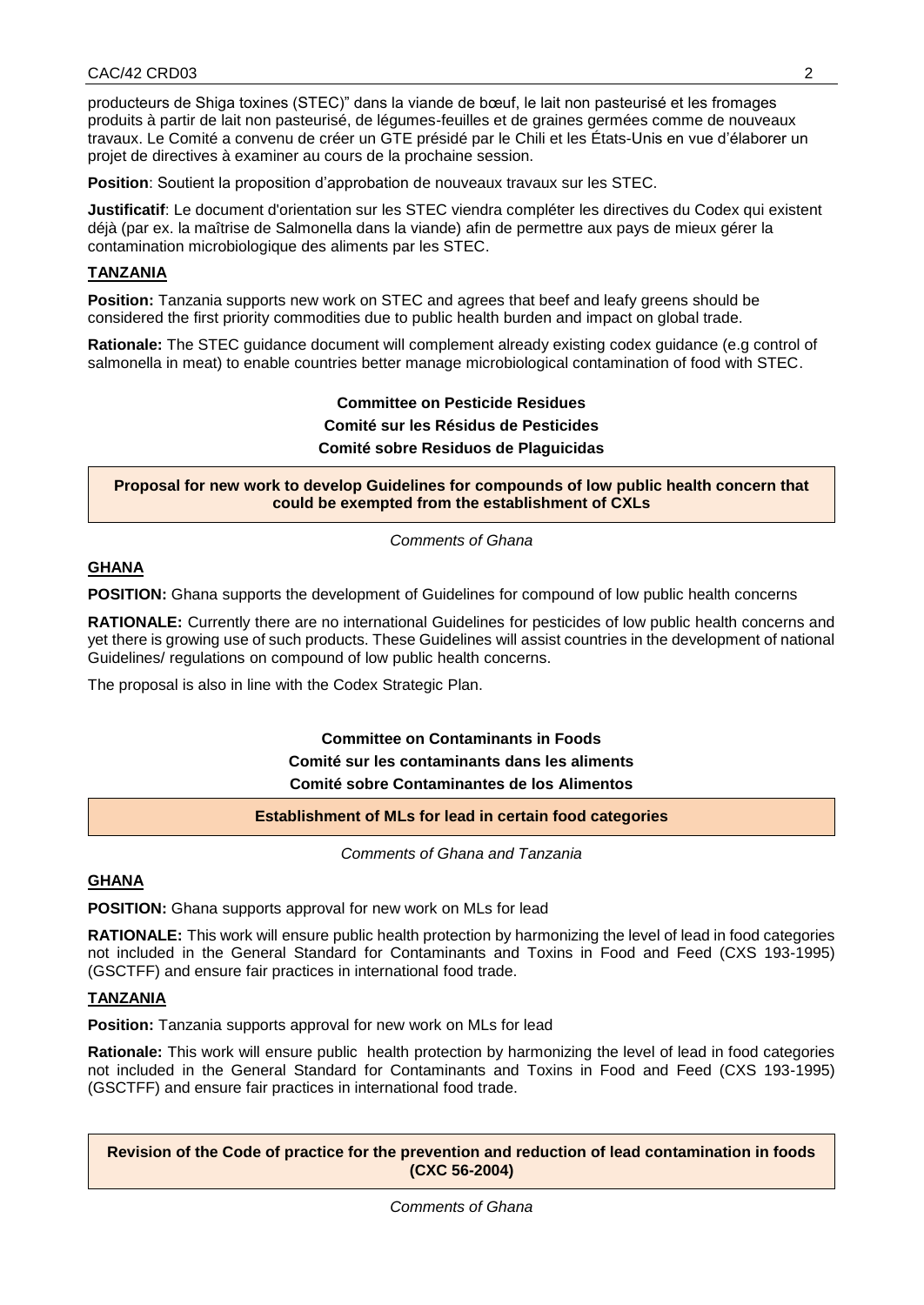#### **GHANA**

**POSITION:** Ghana recommends the approval for new work to revise the Code of Practice(COP) for the Prevention and Reduction of Lead Contamination in Foods

**RATIONALE:** Revision of the COP would complement ongoing work by CCCF on lead, including revision of maximum levels (MLs) for lead in selected commodities in the *General Standard for Contaminants and Toxins in Food and Feed* (GSCTFF) and a discussion paper on future work on MLs for lead for inclusion in the GSCTFF.

**Development of a Code of practice for the prevention and reduction of cadmium contamination in cocoa beans**

*Comments of Ghana*

# **GHANA**

**POSITION:** Ghana recommends the approval for new work to develop a code of practice for the reduction and prevention of cadmium contamination in cocoa beans.

**RATIONALE:** Cocoa is a valuable commercial crop that contributes to the economies of several developing countries including Cote d'Ivoire, Ghana, Nigeria, Sierra Leone and Cameroon. Cadmium levels in cocoa has attracted attention lately and the CAC has already adopted MLs for cadmium in chocolates and cocoa-derived products.

The Code of Practice (COP) will provide guidance to Member States and the cocoa production industry on the prevention and reduction of cadmium contamination in cocoa beans during production and post-harvest processing: fermentation, drying and storing.

### **Establishment of MLs for aflatoxins in certain cereals and cereal-based products including foods for infants and young children**

#### *Comments of Ghana and Tanzania*

### **GHANA**

**POSITION:** Ghana recommends approval for new work on the establishment of MLs for total aflatoxins in wheat maize, rice, flour and cereal based foods for young children

**RATIONALE:** This work will contribute to protecting public health and fair practices in the international food trade by establishing MLs for aflatoxins in cereal and cereal-based products.

### **TANZANIA**

**Position:** Tanzania recommends approval for new work on the establishment of MLs for total aflatoxins in wheat maize, rice, flour and cereal based foods for young children

**Rationale:** This work will contribute to protecting public health and fair practices in the international food trade by establishing MLs for aflatoxins in cereal and cereal-based products.

> **Committee on Food Labelling Comité du Codex sur l'étiquetage des denrées alimentaires Comité del Codex sobre Etiquetado de los Alimentos**

**Proposed draft guidance on internet sales/e-commerce**

*Comments of Ghana, India and Tanzania*

#### **GHANA**

**POSITION:** Ghana supports approval for new work on guidance for Internet Sales/e-Commerce.

**RATIONALE:** The proposal aims to develop a text that will provide Governments, the food Industry and consumers with clear and transparent guidance on the labeling of foods sold through the internet sales/e-